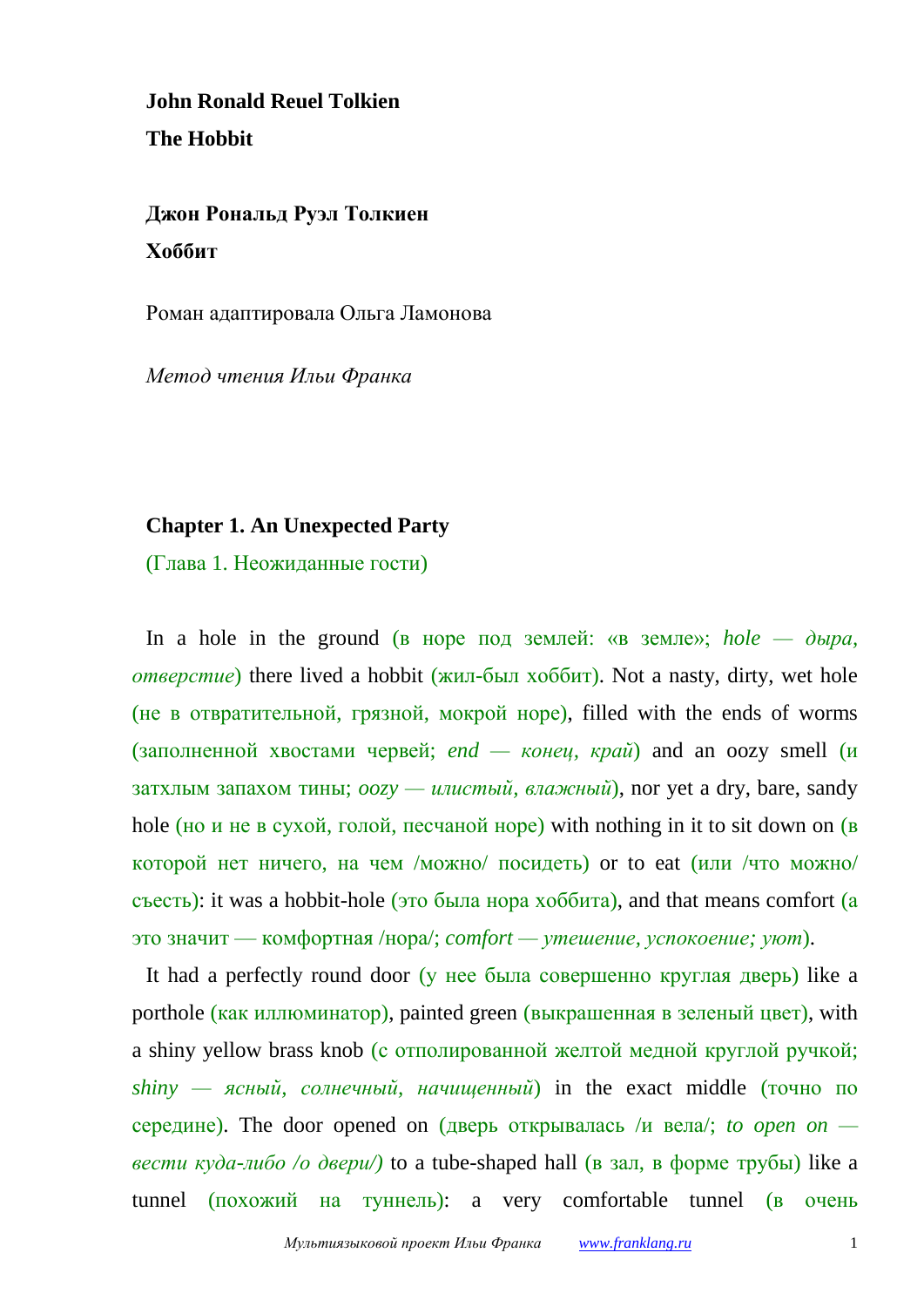благоустроенный туннель) without smoke (без копоти; *smoke — дым, курение*), with panelled walls (с обшитыми панелями стенами), and floors tiled and carpeted (и полом, покрытым кафельной плиткой и ковром), provided with polished chairs (обставленный полированными стульями*; to provide with снабжать, обеспечивать*), and lots and lots of pegs for hats and coats (и с множеством и множеством крючков для шляп и пальто) — the hobbit was fond of visitors (хоббит очень любил гостей).

hobbit  $\lceil \text{'hob} \rceil$  tunnel  $\lceil \text{'tanh} \rceil$  comfortable  $\lceil \text{'kamf}(a) \rceil$ 

**In a hole in the ground there lived a hobbit. Not a nasty, dirty, wet hole, filled with the ends of worms and an oozy smell, nor yet a dry, bare, sandy hole with nothing in it to sit down on or to eat: it was a hobbit-hole, and that means comfort.**

**It had a perfectly round door like a porthole, painted green, with a shiny yellow brass knob in the exact middle. The door opened on to a tube-shaped hall like a tunnel: a very comfortable tunnel without smoke, with panelled walls, and floors tiled and carpeted, provided with polished chairs, and lots and lots of pegs for hats and coats — the hobbit was fond of visitors.** 

The tunnel wound on and on (туннель продолжал виться и виться; *on — зд. указывает на продолжение действия*), going fairly but not quite straight (ведя почти что, но не совсем прямо) into the side of the hill (в сторону холма) — The Hill (Холма), as all the people for many miles round called it (как все люди на много миль вокруг называли  $ero$ ) — and many little round doors (и много маленьких круглых дверей) opened out of it (открывались наружу /из него/), first on one side (сперва по одной стороне) and then on another (и затем по другой). No going upstairs for the hobbit (никаких хождений вверх /по лестнице/ для хоббита): bedrooms (спальные комнаты), bathrooms (ванные комнаты), cellars (погреба), pantries (кладовые для провизии) (lots of these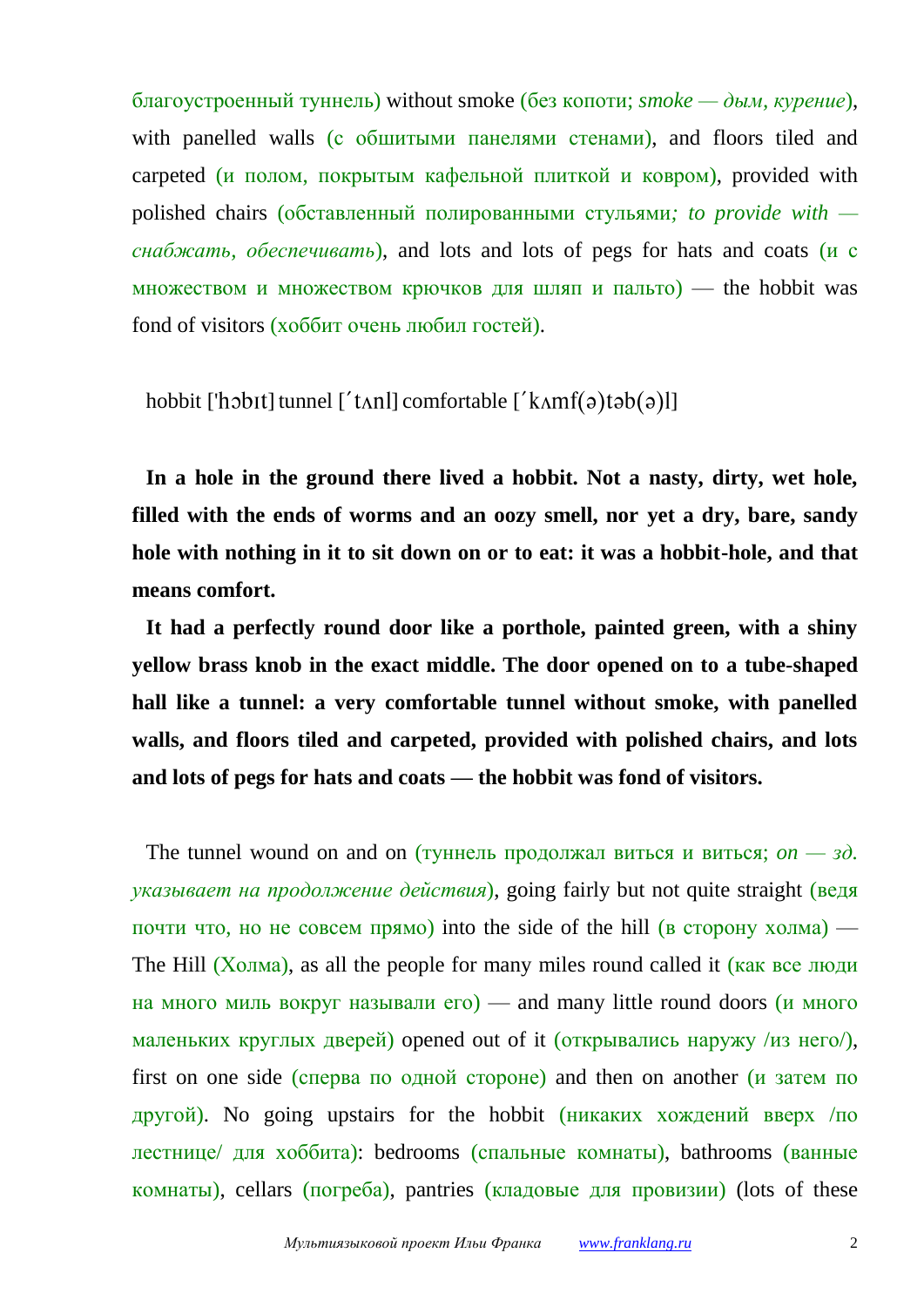(множество кладовых: «таковых»)), wardrobes (гардеробные) (he had whole rooms devoted to clothes (у него были целые комнаты, предназначенные для одежды; *to devote — посвящать, отдавать целиком*)), kitchens (кухни), dining-rooms (столовые), all were on the same floor (все были расположены на одном и том же этаже), and indeed on the same passage (и уж конечно, в одном и том же проходе). The best rooms were all on the left-hand side (все самые лучшие комнаты были с левой стороны) (going in (со стороны входа)), for these were the only ones (так как это были единственные комнаты) to have windows (в которых были окна), deep-set round windows (глубоко посаженные круглые окошки) looking over his garden (входящие на его сад) and meadows beyond (и луга за ним), sloping down to the river (спускающиеся к реке).

cellar ['selə] wardrobe ['wɔ:drəvb] meadow ['medəv]

**The tunnel wound on and on, going fairly but not quite straight into the side of the hill — The Hill, as all the people for many miles round called it — and many little round doors opened out of it, first on one side and then on another. No going upstairs for the hobbit: bedrooms, bathrooms, cellars, pantries (lots of these), wardrobes (he had whole rooms devoted to clothes), kitchens, dining-rooms, all were on the same floor, and indeed on the same passage. The best rooms were all on the left-hand side (going in), for these were the only ones to have windows, deep-set round windows looking over his garden and meadows beyond, sloping down to the river.**

This hobbit was a very well-to-do hobbit (этот самый хоббит был очень обеспеченным хоббитом), and his name was Baggins (и фамилия его была Бэггинс). The Bagginses had lived in the neighbourhood of The Hill (семья Бэггинсов жила в окрестностях Холма; *neighbourhood — соседство, близость*) for time out of mind (с незапамятных времен*; mind — ум, разум*), and people considered them very respectable (и люди считали их очень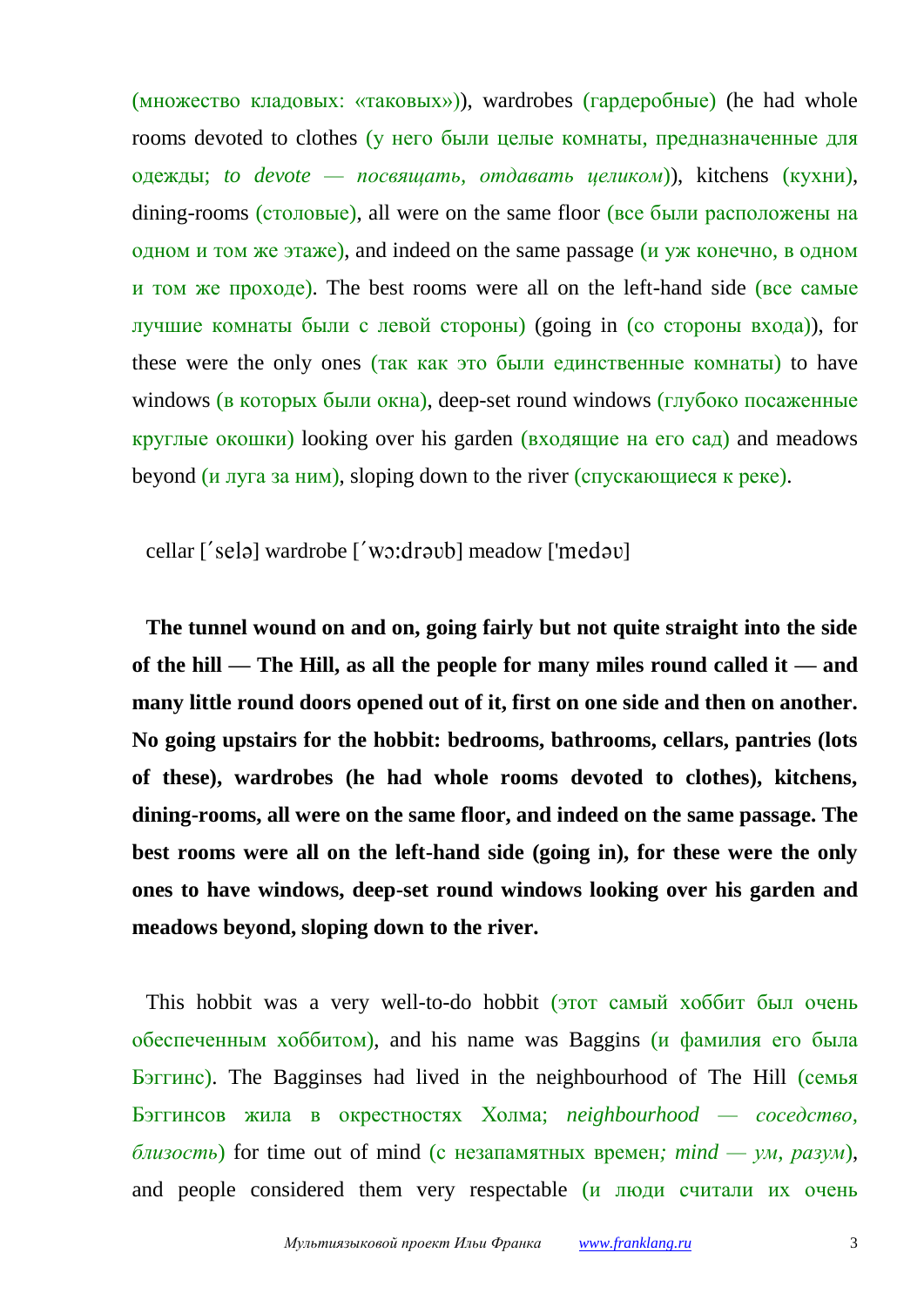почтенными), not only because most of them were rich (и не только потому, что большинство из них были богаты), but also because they never had any adventures (но также и потому, что они никогда не участвовали ни в каких приключениях) or did anything unexpected (или /никогда не/ делали ничего неожиданного): you could tell what a Baggins would say (можно было сказать, что ответит один из Бэггинсов) on any question (на любой вопрос) without the bother of asking him (не утруждаясь даже спросить его; *bother беспокойство, хлопоты*). This is a story (эта история о том) of how a Baggins had an adventure (как Бэггинс попал в приключения), found himself (и обнаружил внезапно, что он; *to find oneself doing smth. — сделать что-либо неожиданно для себя самого*) doing and saying things altogether unexpected (делает и говорит совершенно неожиданные вещи). He may have lost the neighbours' respect (он, может быть, и потерял уважение соседей), but he gained (но он приобрел) — well, you will see (ну, вы сами увидите) whether he gained anything in the end (приобрел ли он что-нибудь в конце концов).

## well-to-do  $[$  welta'du: neighbourhood  $[$ ' neibahvd adventure  $[$ ad' vent $[$ a $]$

**This hobbit was a very well-to-do hobbit, and his name was Baggins. The Bagginses had lived in the neighbourhood of The Hill for time out of mind, and people considered them very respectable, not only because most of them were rich, but also because they never had any adventures or did anything unexpected: you could tell what a Baggins would say on any question without the bother of asking him. This is a story of how a Baggins had an adventure, found himself doing and saying things altogether unexpected. He may have lost the neighbours' respect, but he gained — well, you will see whether he gained anything in the end.**

The mother of our particular hobbit (мать нашего этого хоббита; *particular особый, специфический*) — what is a hobbit (а что такое хоббит)? I suppose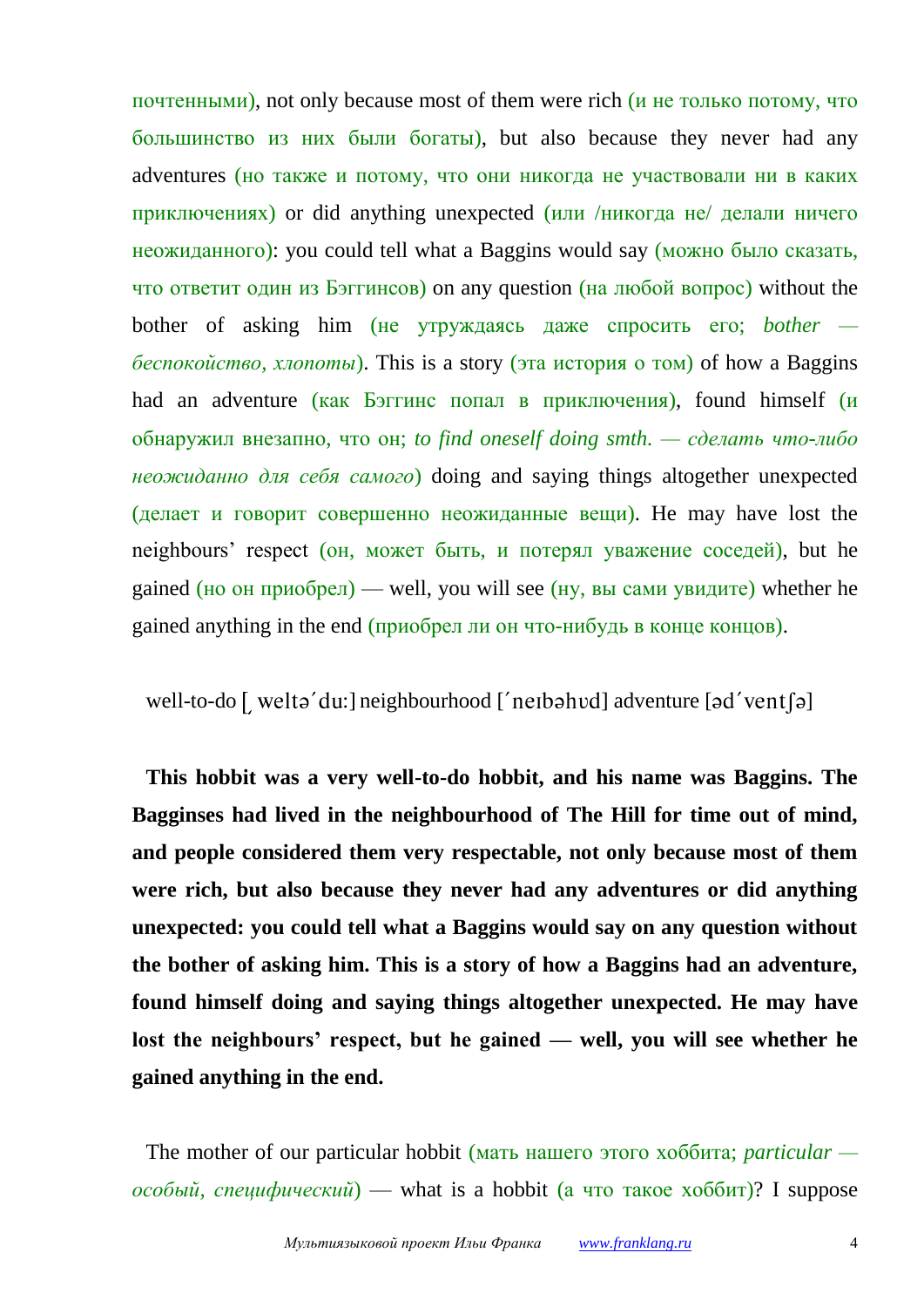hobbits need some description nowadays (я полагаю, что хоббитам необходимо /дать/ небольшое описание в наши дни), since they have become rare (так как они стали редкостью) and shy of the Big People (и стесняются Высокого Народа; *big — большой, крупный*), as they call us (как они называют нас). They are  $(OHM /ECTb)$  (or were  $(MJM \tilde{b}LJM)$ ) a little people (приземистым народом; *little — маленький, небольшой, короткий*), about half our height (где-то вполовину нашего роста), and smaller than the bearded Dwarves (и меньше, чем бородатые Гномы). Hobbits have no beards (у хоббитов нет бороды). There is little or no magic about them (в них мало, а то и совсем нет никакой магии), except the ordinary everyday sort (за исключением обычной, повседневной разновидности /волшебства/; *sort — вид, род, сорт*) which helps them to disappear quietly and quickly (которое помогает им исчезать тихо и быстро) when large stupid folk like you and me (когда большие глупые люди, вроде тебя и меня) come blundering along (идут ощупью; *blunder — грубая ошибка; промах; to blunder (along) — двигаться ощупью; спотыкаться*), making a noise like elephants (и делают столько же шума, сколько слоны) which they can hear a mile off (и который они могут слышать за целую милю).

description  $[dis' krip](\theta)$ n] height  $[hat]$  bearded  $[}'$  biodid $]$  dwarf  $[dw \cdot f]$ 

**The mother of our particular hobbit — what is a hobbit? I suppose hobbits need some description nowadays, since they have become rare and shy of the Big People, as they call us. They are (or were) a little people, about half our height, and smaller than the bearded Dwarves. Hobbits have no beards. There is little or no magic about them, except the ordinary everyday sort which helps them to disappear quietly and quickly when large stupid folk like you and me come blundering along, making a noise like elephants which they can hear a mile off.** 

They are inclined to be fat in the stomach (они имеют склонность быть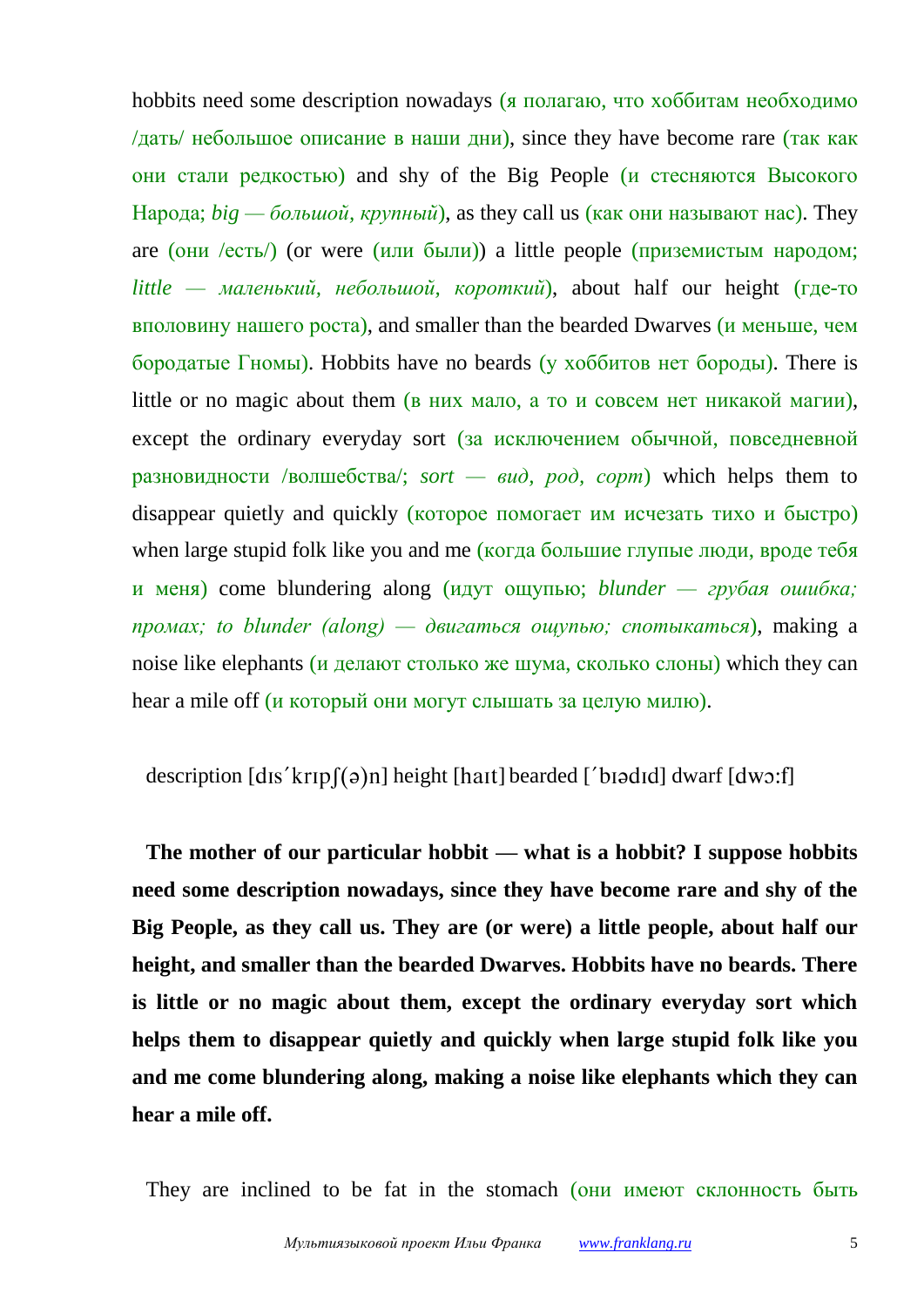толстенькими в брюшке); they dress in bright colours (они одеваются в одежду ярких цветов) (chiefly green and yellow (большей частью зеленого и желтого)); wear no shoes (не носят обувь), because their feet (потому что на их ступнях) grow natural leathery soles (растут от природы кожистые подошвы) and thick warm brown hair (и густой теплый бурый мех: «каштановые волосы»; *thick — толстый, жирный*) like the stuff on their heads (как и мех: «волосы» на их головах; *stuff — материал, вещество*) (which is curly (который /еще и/ кудрявый); have long clever brown fingers (у них: «/они/ имеют» длинные ловкие смуглые пальцы; *clever — умный, талантливый,*   $\gamma$ *мелый*), good-natured faces (добродушные лица), and laugh deep fruity laughs (и смеются /они/ глубоким сочным смехом; *fruity — фруктовый*) (especially after dinner (особенно после обеда), which they have twice a day (который у них два раза в день) when they can get it (когда они могут его добыть)). Now you know enough (теперь вы знаете достаточно) to go on with (чтобы продолжать).

## stomach ['stʌmək] leathery [' $\text{leð}(\sigma)$ rı] good-natured [gvd'neɪt] $\sigma$ ]

**They are inclined to be fat in the stomach; they dress in bright colours (chiefly green and yellow); wear no shoes, because their feet grow natural leathery soles and thick warm brown hair like the stuff on their heads (which is curly); have long clever brown fingers, good-natured faces, and laugh deep fruity laughs (especially after dinner, which they have twice a day when they can get it). Now you know enough to go on with.** 

As I was saying (как я говорил), the mother of this hobbit (мать этого самого хоббита) — of Bilbo Baggins, that is  $(Ku)$  Бэггинса, то есть) — was the fabulous Belladonna Took (была легендарная Белладонна Тук), one of the three remarkable daughters of the Old Took (одна из трех замечательных дочерей Старого Тука), head of the hobbits (главы хоббитов) who lived across The Water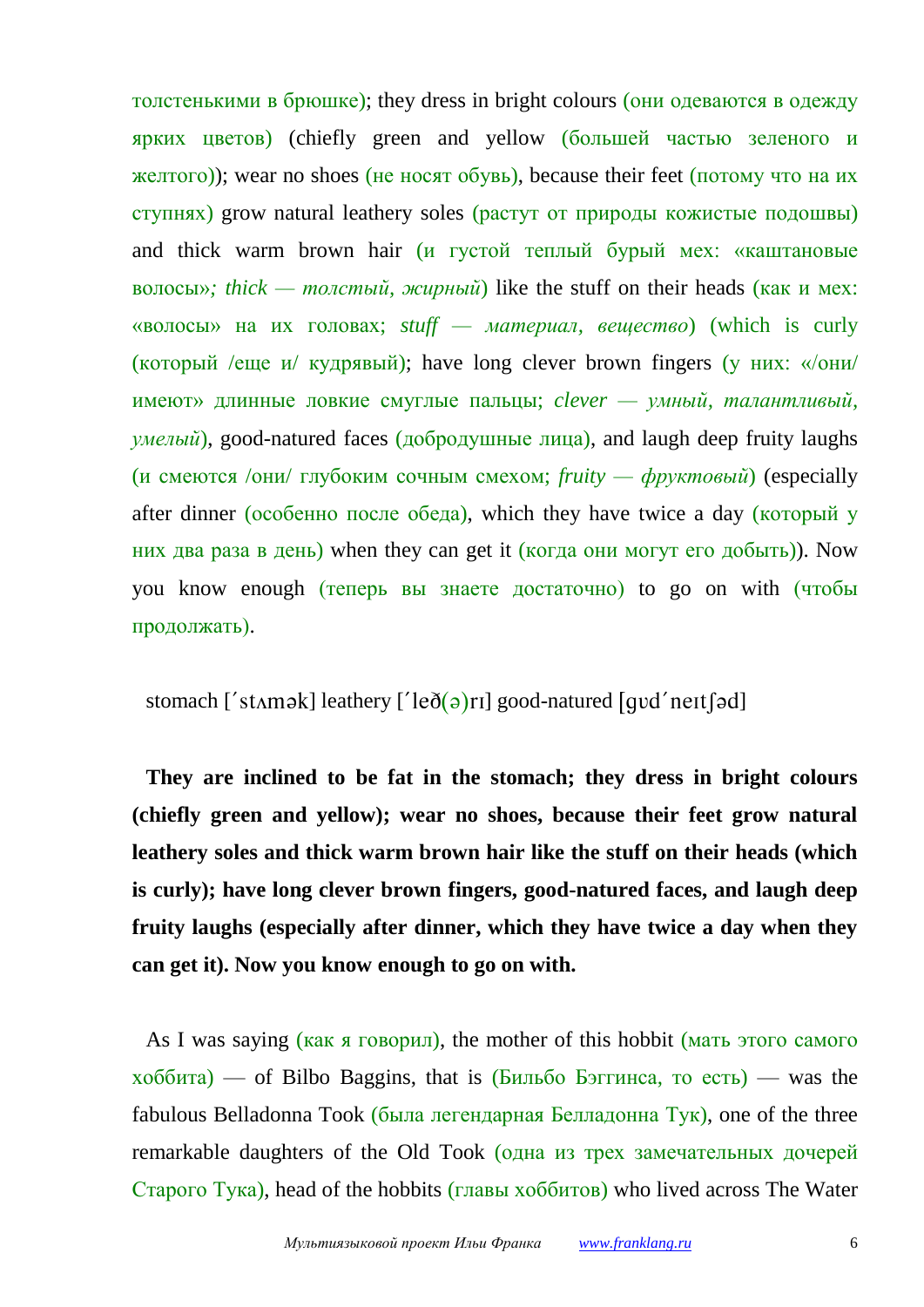(которые жили по ту сторону Воды), the small river (маленькой речки) that ran at the foot of The Hill (которая текла у подножия Холма; *to run (ran, run) бежать, гнать; foot (feet) — нога, ступня, основание*). It was often said (часто поговаривали) (in other families (в других семьях)) that long ago (что давнымдавно) one of the Took ancestors (один из предков семейства Туков) must have taken a fairy wife (должно быть, взял в жены волшебницу). That was, of course, absurd (это было, конечно же, нелепо), but certainly there was still (но, несомненно, было все-таки) something not entirely hobbit-like about them (чтото не совсем хоббитовское: «похожее на хоббитов» в них), — and once in a while  $(u, \text{ BPEM}$  or  $BPEM$  members of the Took-clan would go and have adventures (члены клана Туков отправлялись и искали: «имели» приключения). They discreetly disappeared (они незаметно: «обдуманно, осмотрительно» исчезали), and the family hushed it up (и /их/ семья заминала этот /факт/; *to hush — водворять тишину, успокаивать*); but the fact remained (но факт оставался фактом) that the Tooks were not as respectable as the Bagginses (что семейство Туков не было таким же почтенным, как семейство Бэггинсов), though they were undoubtedly richer (хотя они были, вне всякого сомнения, богаче).

fabulous [' $\{$ æbj $\nu$ ləs] ancestor [' $\alpha$ nsəstə, ' $\alpha$ nsestə] undoubtedly  $\lceil \Delta n \rceil$  davtıdlı]

**As I was saying, the mother of this hobbit — of Bilbo Baggins, that is — was the fabulous Belladonna Took, one of the three remarkable daughters of the Old Took, head of the hobbits who lived across The Water, the small river that ran at the foot of The Hill. It was often said (in other families) that long ago one of the Took ancestors must have taken a fairy wife. That was, of course, absurd, but certainly there was still something not entirely hobbit-like about them, — and once in a while members of the Took-clan would go and have adventures. They discreetly disappeared, and the family hushed it up; but the fact remained that the Tooks were not as respectable as the Bagginses,**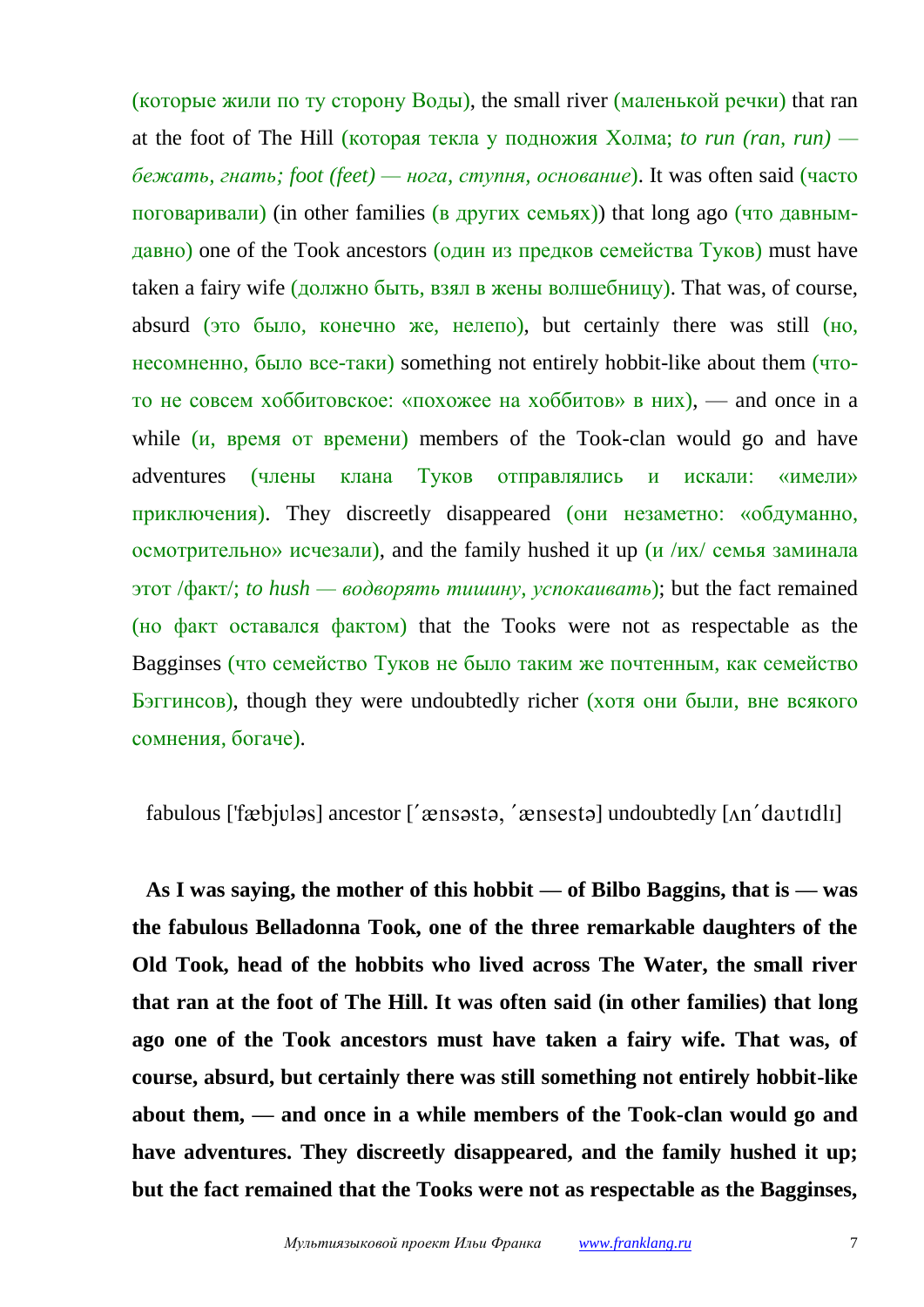#### **though they were undoubtedly richer.**

Not that Belladonna Took ever had any adventures (не то чтобы у Белладонны Тук случились какие-нибудь приключения) after she became Mrs. Bungo Baggins (после того, как она стала миссис Банго Бэггинс). Bungo, that was Bilbo's father (Банго, который был отцом Бильбо), built the most luxurious hobbit-hole for her (построил самую что ни на есть роскошную хоббитовскую нору для нее) (and partly with her money (и частично на ее деньги)) that was to be found (которую можно было обнаружить) either under The Hill (либо под Холмом) or over The Hill (или за Холмом) or across The Water (или по ту сторону Воды), and there they remained to the end of their days (и там они оставались до конца своих дней). Still it is probable (однако, возможно) that Bilbo, her only son (что Бильбо, ее единственный сын), although he looked and behaved (хотя он выглядел и вел себя) exactly like a second edition (совсем как точная копия: «второе издание») of his solid and comfortable father (его солидного и спокойного отца; *comfortable — удобный, довольный; спокойный*), got something a bit queer (получил что-то чуть-чуть странное) in his makeup (во внешности и характере; *make-up — состав, конституция*) from the Took side (со стороны семейства Туков), something that only waited for a chance to come out (что-то, что только и ждало шанса, чтобы выйти наружу). The chance never arrived (шанс так никогда и не представился; *to arrive — прибывать, приезжать, приходить*), until Bilbo Baggins was grown up (до тех пор, пока Бильбо Бэггинс не вырос), being about fifty years old or so (/ему/ было почти пятьдесят лет или около того), and living in the beautiful hobbit-hole (и жил /он/ в прекрасной хоббитовской норе) built by his father (построенной его отцом), which I have just described for you (которую я только что описал для вас), until he had in fact apparently settled down immovably (до тех самых пор, когда он, на самом деле, явно не остепенился: «осел» недвижимо/непоколебимо; *to move — двигать*).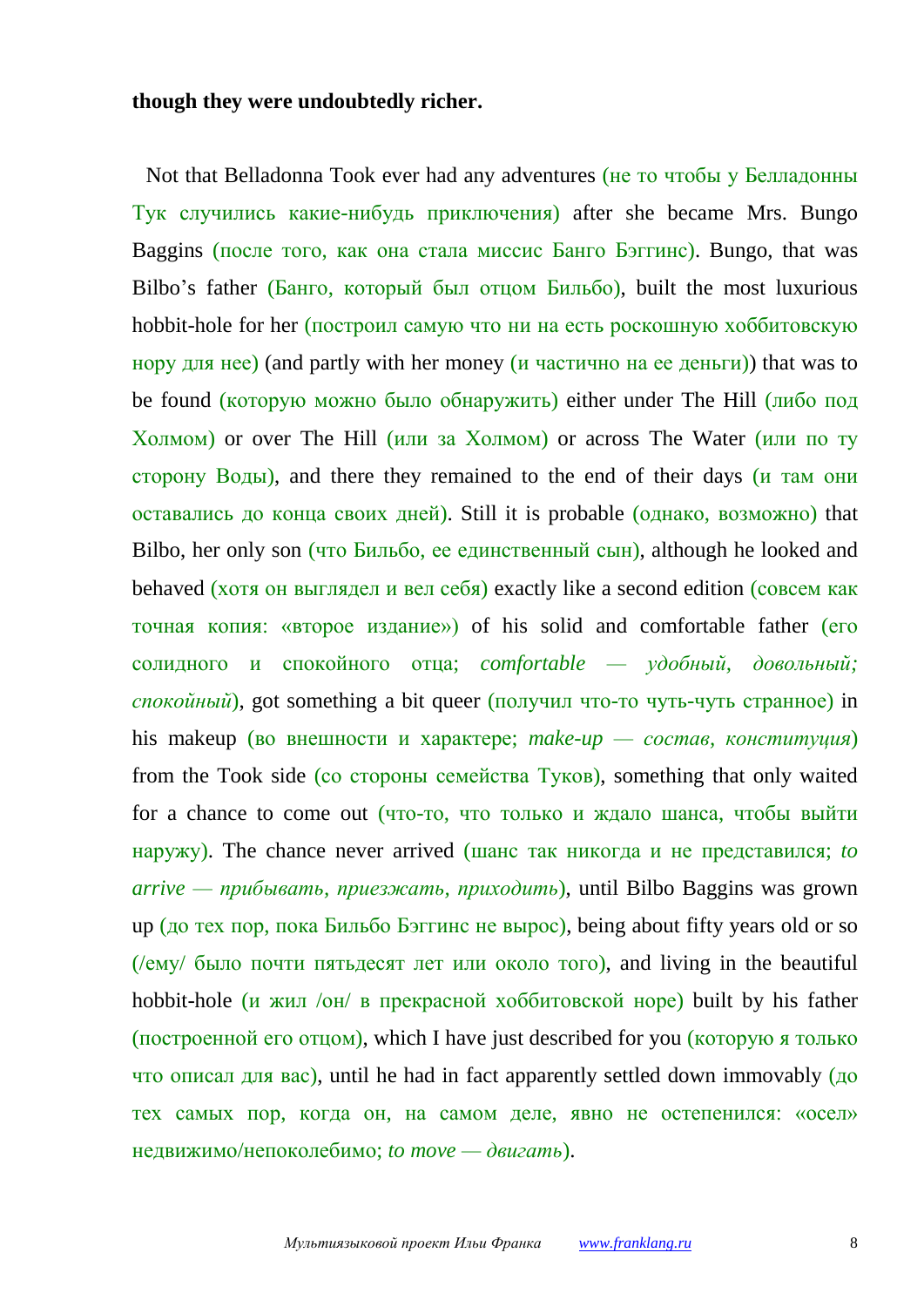luxurious  $\left[ \frac{\log z_i v(\mathfrak{a}) r}{\log z_i} \right]$  apparently  $\left[ \frac{\mathfrak{a}}{\log z_i} \right]$  apparently  $\left[ \frac{\mathfrak{a}}{\log z_i} \right]$ 

**Not that Belladonna Took ever had any adventures after she became Mrs. Bungo Baggins. Bungo, that was Bilbo's father, built the most luxurious hobbit-hole for her (and partly with her money) that was to be found either under The Hill or over The Hill or across The Water, and there they remained to the end of their days. Still it is probable that Bilbo, her only son, although he looked and behaved exactly like a second edition of his solid and comfortable father, got something a bit queer in his makeup from the Took side, something that only waited for a chance to come out. The chance never arrived, until Bilbo Baggins was grown up, being about fifty years old or so, and living in the beautiful hobbit-hole built by his father, which I have just described for you, until he had in fact apparently settled down immovably.**

By some curious chance (по какому-то странному случаю) one morning long ago (однажды утром, давным-давно) in the quiet of the world (в тишине того мира), when there was less noise and more green (когда было меньше шума и больше зелени), and the hobbits were still numerous and prosperous (и хоббиты были все еще многочисленны и процветали), and Bilbo Baggins was standing at his door after breakfast (и Бильбо Бэггинс стоял у своей двери после завтрака) smoking an enormous long wooden pipe (куря чрезвычайно длинную деревянную трубку; *enormous — громадный*) that reached nearly down to his woolly toes (которая почти достигала до его мохнатых пальцев ног) (neatly brushed (/которые были/ аккуратно причесаны /щеткой/)) — Gandalf came by (зашел Гэндальф).

numerous  $\lceil \text{'niu:} \text{m(a)} \text{rəs} \rceil$  prosperous  $\lceil \text{'prəs} \rceil$  enormous  $\lceil \text{r'nz:} \text{məs} \rceil$ 

**By some curious chance one morning long ago in the quiet of the world, when there was less noise and more green, and the hobbits were still**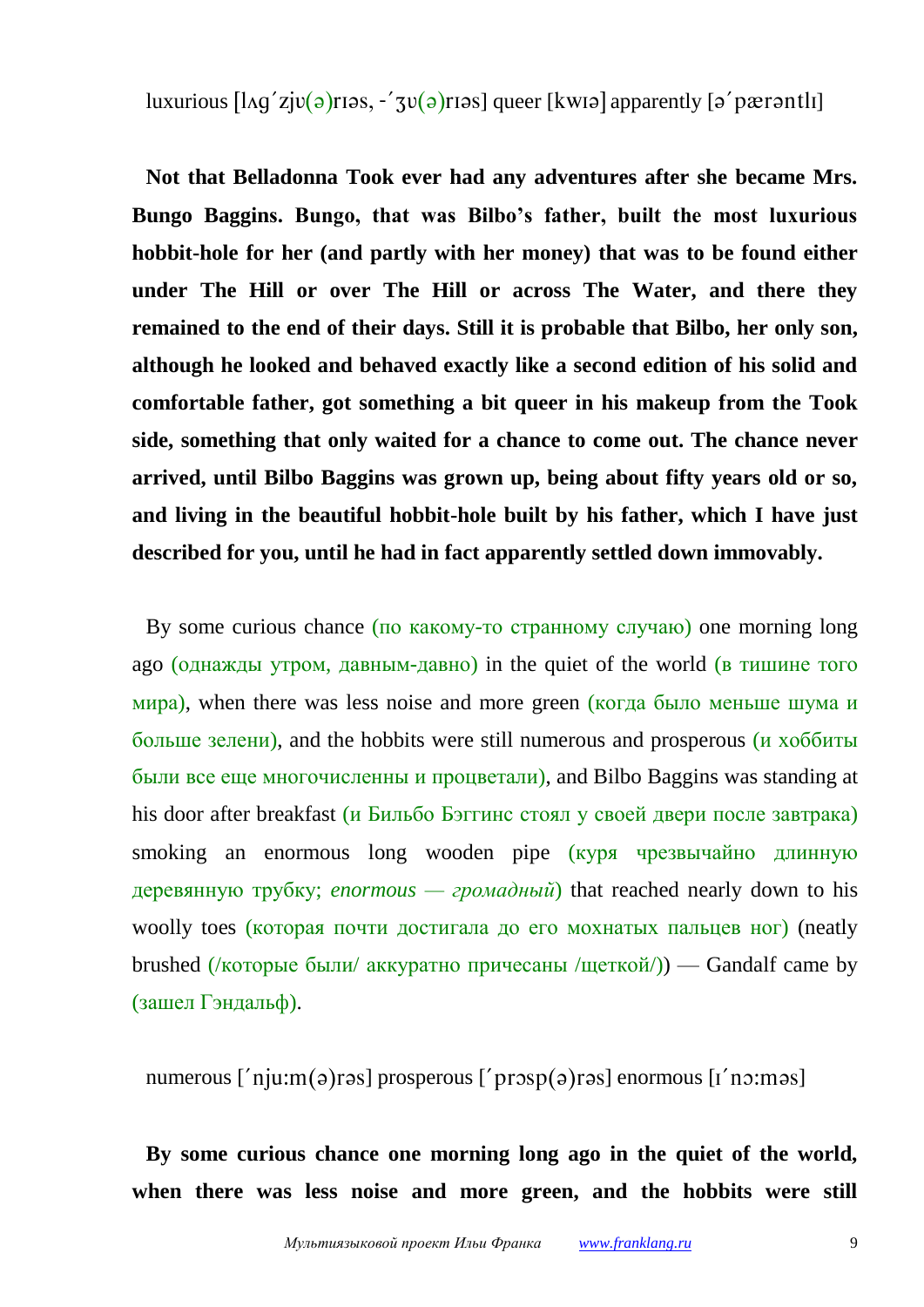**numerous and prosperous, and Bilbo Baggins was standing at his door after breakfast smoking an enormous long wooden pipe that reached nearly down to his woolly toes (neatly brushed) — Gandalf came by.**

Gandalf! If you had heard (если бы вы слышали) only a quarter of what I have heard about him (только четверть из того, что я слышал о нем), and I have only heard very little (а я слышал только очень маленькую часть) of all there is to hear (из всего того, что можно было услышать), you would be prepared (то вы были бы готовы) for any sort of remarkable tale (к любой разновидности замечательной истории). Tales and adventures (истории и приключения) sprouted up all over the place (давали побеги по всей округе; *place — место; <i>город*) wherever he went (куда бы он ни шел), in the most extraordinary fashion (самым необыкновенным образом). He had not been down that way (он не был здесь, на этом пути) under The Hill  $(\text{d}x)$  Холмом) for ages and ages (уже много-много лет; *age — возраст; период времени, эпоха*), not since his friend (с тех самых пор, когда его друг) the Old Took died (Старый Тук умер), in fact (на самом-то деле), and the hobbits had almost forgotten (и хоббиты уже почти забыли) what he looked like (как он выглядел). He had been away (он уехал; *to be away — отсутствовать*) over The Hill and across The Water (за Холм и по ту сторону Воды) on business of his own (по своему личному делу) since they were all small hobbit-boys and hobbit-girls (с тех самых пор, когда они все были маленькими хоббитами-мальчиками и хоббитами-девочками).

quarter  $\lceil$  kwo:ta extraordinary  $\lceil$  k stro:d(a)n(a)ri forgotten  $\lceil$  fo  $\lceil$  qotn $\rceil$ 

**Gandalf! If you had heard only a quarter of what I have heard about him, and I have only heard very little of all there is to hear, you would be prepared for any sort of remarkable tale. Tales and adventures sprouted up all over the place wherever he went, in the most extraordinary fashion. He had not been down that way under The Hill for ages and ages, not since his friend the Old**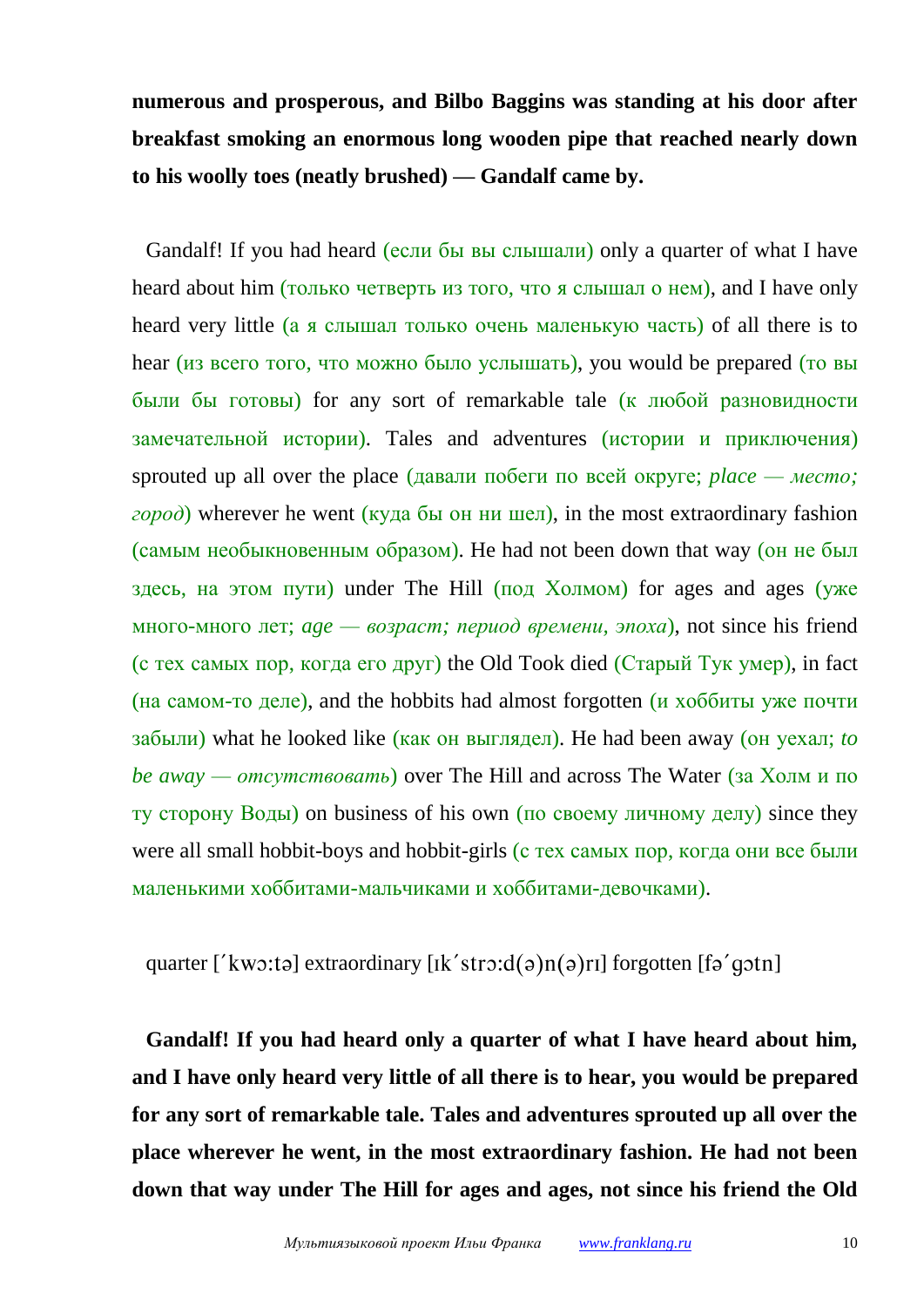**Took died, in fact, and the hobbits had almost forgotten what he looked like. He had been away over The Hill and across The Water on business of his own since they were all small hobbit-boys and hobbit-girls.**

All that the unsuspecting Bilbo saw that morning (все, что неподозревающий Бильбо увидел в то утро) was an old man with a staff (был какой-то старик с посохом). He had a tall pointed blue hat (на нем была высокая остроконечная синяя шляпа), a long grey cloak (длинная серая накидка), a silver scarf (серебристый шарф) over which (над которым) a white beard hung down (белая борода свисала /вниз/) below his waist (ниже /его/ пояса; *waist — талия*), and immense black boots (и огромные черные башмаки).

"Good morning (доброе утро)!" said Bilbo (сказал Бильбо), and he meant it (и именно это он и имел в виду). The sun was shining (солнце светило), and the grass was very green (и трава была очень зеленой). But Gandalf looked at him (но Гэндальф взглянул на него) from under long bushy eyebrows (из-под длинных кустистых бровей) that stuck out further than the brim of his shady hat (которые выступали вперед дальше, чем край его шляпы с широкими полями; *shady — тенистый; shade — тень*).

"What do you mean (что вы имеете в виду)?" he said (сказал он). "Do you wish me a good morning (вы желаете мне доброго утра), or mean that it is a good morning (или вы считаете, что это утро доброе) whether I want not (хочу я этого или нет); or that you feel good this morning (или то, что вы чувствуете себя хорошо сегодня утром); or that it is morning to be good on (или что это утро, в которое надо быть добрым)?"

beard [biəd] eyebrow  $\int$  aibrau] bushy  $\int$  bu $\int$ [I]

**All that the unsuspecting Bilbo saw that morning was an old man with a staff. He had a tall pointed blue hat, a long grey cloak, a silver scarf over which a white beard hung down below his waist, and immense black boots.**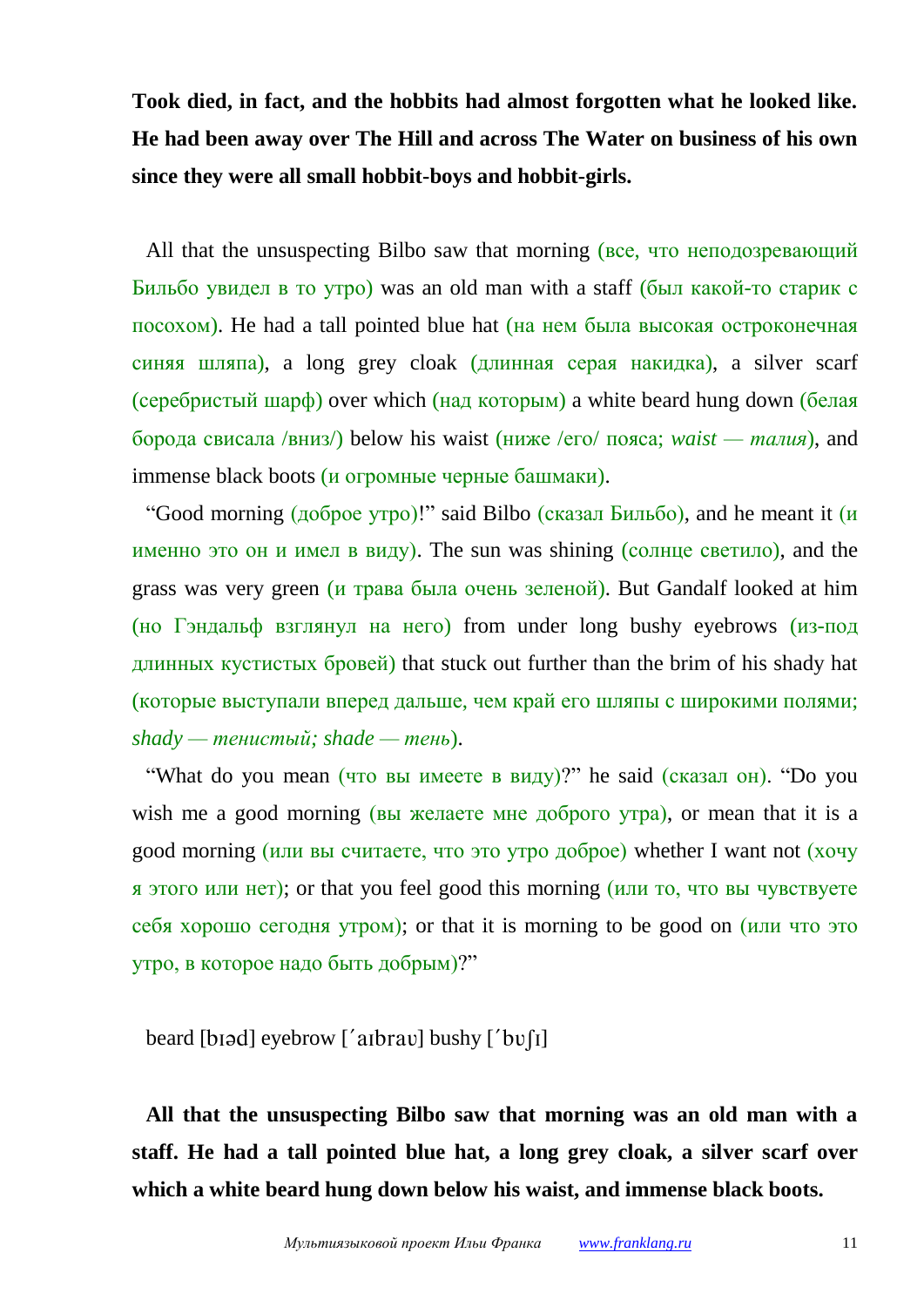**"Good morning!" said Bilbo, and he meant it. The sun was shining, and the grass was very green. But Gandalf looked at him from under long bushy eyebrows that stuck out further than the brim of his shady hat.** 

**"What do you mean?" he said. "Do you wish me a good morning, or mean that it is a good morning whether I want not; or that you feel good this morning; or that it is morning to be good on?"**

"All of them at once (все это: «все из них» одновременно)," said Bilbo (сказал Бильбо). "And a very fine morning (и очень хорошее утро) for a pipe of tobacco (для трубочки табаку) out of doors (на открытом воздухе; *door — дверь*), into the bargain (в придачу; *bargain — торговая сделка*). If you have a pipe about you (если у вас с собой есть трубка), sit down (присаживайтесь) and have a fill of mine (и возьмите щепотку моего /табака*/*)! There's no hurry (некуда торопиться: «нет спешки»), we have all the day before us (у нас впереди целый день)!"

Then Bilbo sat down on a seat by his door (затем Бильбо присел на стульчик у своей двери), crossed his legs (скрестил ноги), and blew out a beautiful grey ring of smoke (и выдохнул прекрасное серое колечко дыма) that sailed up into the air (которое поплыло вверх в воздухе) without breaking (не разорвавшись; *to*  $break - nomam<sub>b</sub>(ca)$ ,  $pasбueam<sub>b</sub>(ca)$ ) and floated away over The Hill (*и* уплыло вдаль, за Холм).

"Very pretty (очень мило)!" said Gandalf (сказал Гэндальф). "But I have no time (но у меня нет времени) to blow smoke-rings this morning (чтобы выдувать колечки дыма этим утром). I am looking for someone (я ищу когонибудь) to share in an adventure (/кто бы/ разделил со мной приключение) that I am arranging (которое я организую), and it's very difficult to find anyone (и очень трудно найти кого-нибудь)."

tobacco  $[t\sigma'$ bæk $\sigma$ u] bargain  $\sigma$  [' $\sigma$ a: qin] hurry [' $\sigma$ Ari]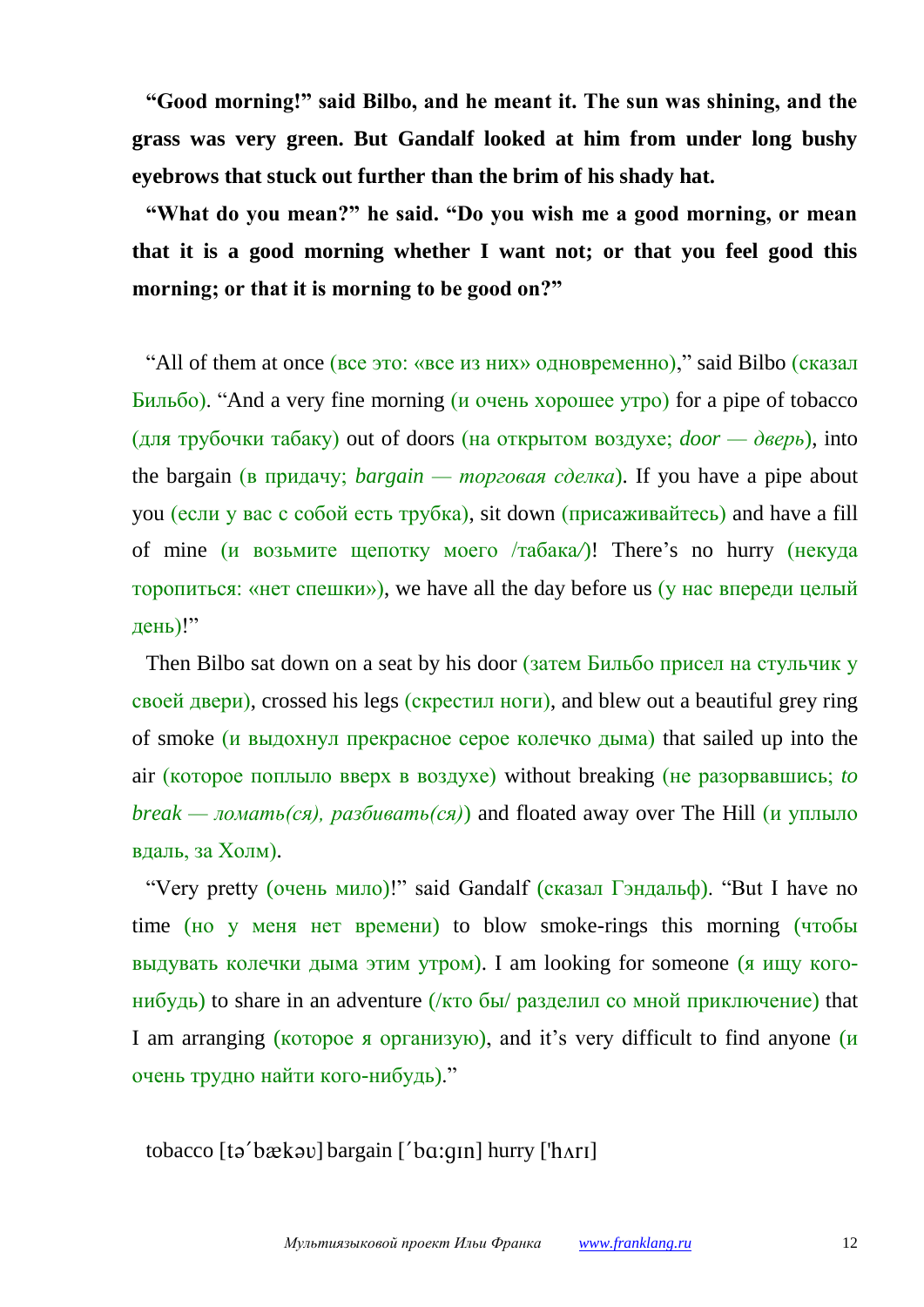**"All of them at once," said Bilbo. "And a very fine morning for a pipe of tobacco out of doors, into the bargain. If you have a pipe about you, sit down and have a fill of mine! There's no hurry, we have all the day before us!"** 

**Then Bilbo sat down on a seat by his door, crossed his legs, and blew out a beautiful grey ring of smoke that sailed up into the air without breaking and floated away over The Hill.**

**"Very pretty!" said Gandalf. "But I have no time to blow smoke-rings this morning. I am looking for someone to share in an adventure that I am arranging, and it's very difficult to find anyone."**

"I should think so (еще бы: «я бы подумал так») — in these parts (в этих-то краях; *part — часть, доля, сторона*)! We are plain quiet folk (мы обычные тихие люди) and have no use for adventures (и не нуждаемся в приключениях; *use — применение, цель, польза*). Nasty disturbing uncomfortable things (/в этих/ отвратительных, тревожных, неуютных событиях)! Make you late for dinner (заставляют тебя опаздывать к обеду)! I can't think what anybody sees in them (не могу понять, что кто-то видит в них /путного/)," said our Mr. Baggins (сказал наш мистер Бэггинс), and stuck one thumb behind his braces (и засунул  $\alpha$  /один $\beta$  большой палец за свои подтяжки), and blew out another even bigger smoke-ring (и выдул другое, даже еще большее колечко дыма). Then he took out his morning letters (затем он достал свою утреннею почту; *letter письмо*), and began to read (и начал читать), pretending to take no more notice of the old man (притворяясь, что не обращает больше никакого внимания на старика). He had decided (он уже решил) that he was not quite his sort (что он был не совсем в его вкусе: «не совсем его сорта»), and wanted him to go away (и он хотел, чтобы тот ушел). But the old man did not move (но старик не двигался). He stood leaning on his stick (он стоял, опираясь на свою палку) and gazing at the hobbit (и смотря пристально на хоббита) without saying anything (ничего не говоря /при этом/), till Bilbo got quite uncomfortable (до тех пор, пока Бильбо стало совсем не по себе; *uncomfortable — неудобный*) and even a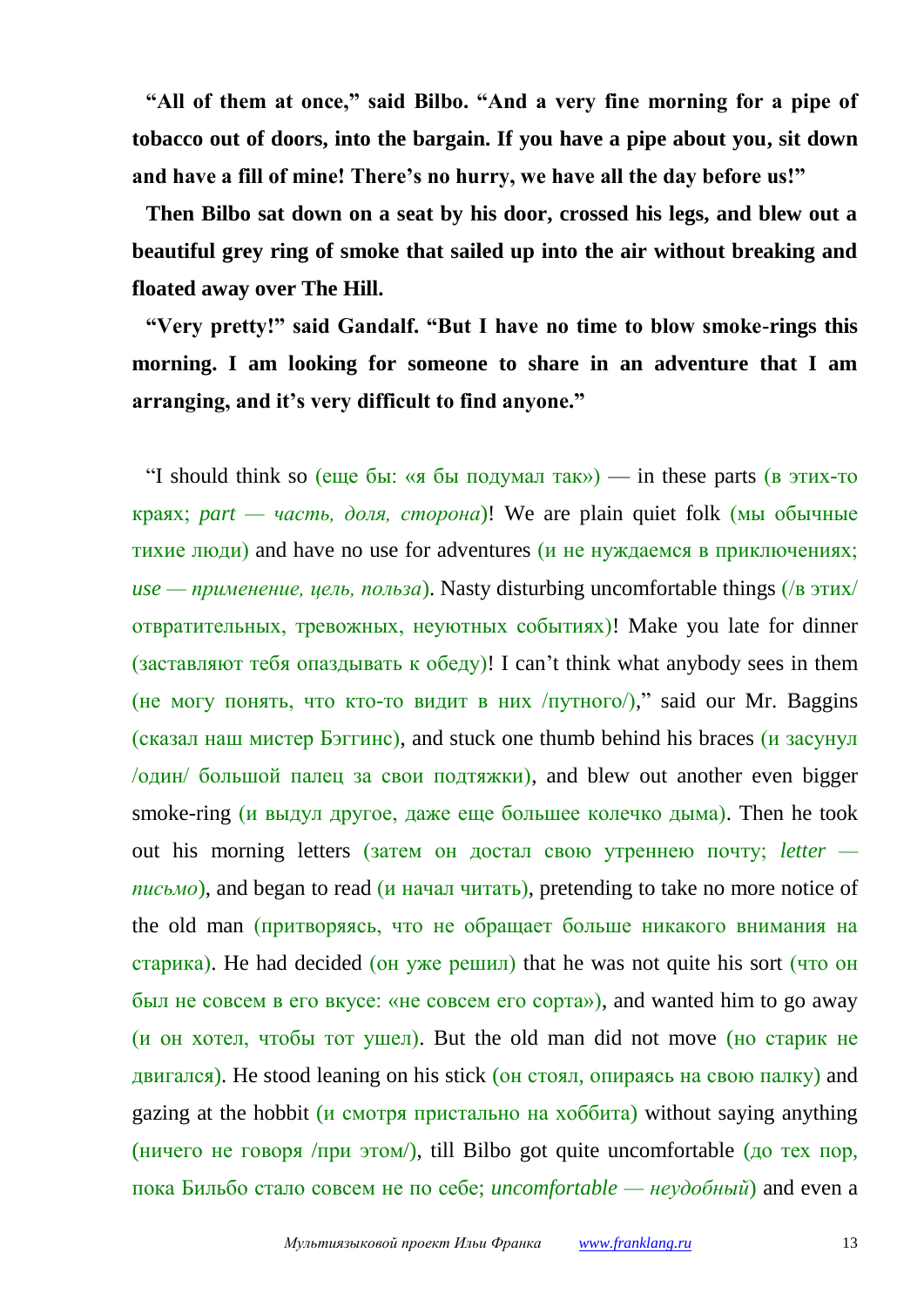little cross (и /он/ даже слегка рассердился; *cross — поперечный; раздраженный, злой*).

nasty ['nɑ:stɪ] disturbing  $[dis' \text{tə:} \text{bin}]$  thumb  $[\theta \land m]$ 

**"I should think so — in these parts! We are plain quiet folk and have no use for adventures. Nasty disturbing uncomfortable things! Make you late for dinner! I can't think what anybody sees in them," said our Mr. Baggins, and stuck one thumb behind his braces, and blew out another even bigger smokering. Then he took out his morning letters, and began to read, pretending to take no more notice of the old man. He had decided that he was not quite his sort, and wanted him to go away. But the old man did not move. He stood leaning on his stick and gazing at the hobbit without saying anything, till Bilbo got quite uncomfortable and even a little cross.**

"Good morning (доброе утро)!" he said at last (сказал он наконец). "We don't want any adventures here, thank you (не нужны нам здесь никакие приключения, спасибо)! You might try over The Hill (вы можете попытаться за Холмом) or across The Water (или по ту сторону Воды)." By this he meant (этим он имел в виду) that the conversation was at an end (что разговор подошел к концу).

"What a lot of things (для какого большого количества ситуаций) you do use *Good morning* for (вы действительно используете «Доброе утро»)!" said Gandalf (сказал Гэндальф). "Now you mean (теперь вы имели в виду) that you want to get rid of me (что вы хотите избавиться от меня), and that it won't be good (и что оно /утро/ не будут добрым) till I move off (до тех пор, пока я не уберусь)."

"Not at all (вовсе нет), not at all (ничуть), my dear sir (глубокоуважаемый сэр; *dear — дорогой, милый*)! Let me see (постойте; *to see — видеть, смотреть*), I don't think I know your name (я не уверен, знаю ли я ваше имя)?"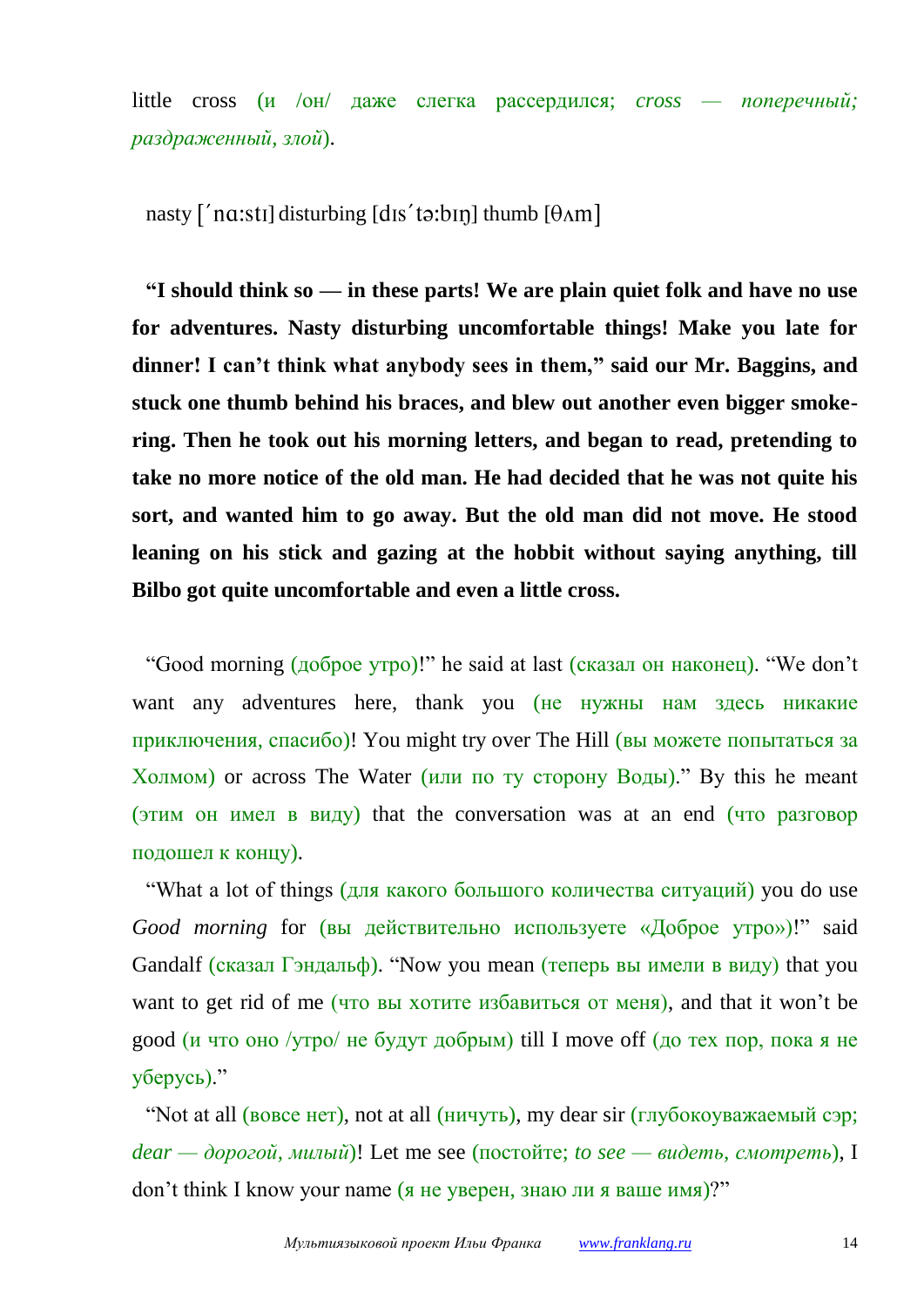"Yes, yes, my dear sir (да /знаете/, да, глубокоуважаемый сэр) — and I do know your name (и я точно знаю ваше имя), Mr. Bilbo Baggins (мистер Бильбо Бэггинс). And you do know my name (и вы точно знаете мое имя), though you don't remember that I belong to it (хотя вы и не помните, что оно принадлежит мне: «я принадлежу ему»). I am Gandalf  $(A - \Gamma)$ эндальф), and Gandalf means me (а Гэндальф это и есть я: «это и значит я»)! To think (подумать только) that I should have lived (что я доживу) to be good-morninged by Belladonna Took's son (до того, чтобы мне «доброутровствовал»= говорил на разные лады «Доброе утро» сын Белладонны Тук), as if I was selling buttons at the door (как будто я тут торгую пуговицами у ворот)!"

conversation [  $\text{konvə}'$  ser $\left[\frac{(\text{ })}{\text{ln}}\right]$  though  $\left[\frac{\delta \text{ln} \theta}{\text{ln}}\right]$  button  $\left[\frac{\delta \text{ln} \theta}{\text{ln} \theta}\right]$ 

**"Good morning!" he said at last. "We don't want any adventures here, thank you! You might try over The Hill or across The Water." By this he meant that the conversation was at an end.**

**"What a lot of things you do use** *Good morning* **for!" said Gandalf. "Now you mean that you want to get rid of me, and that it won't be good till I move off."**

**"Not at all, not at all, my dear sir! Let me see, I don't think I know your name?"**

**"Yes, yes, my dear sir — and I do know your name, Mr. Bilbo Baggins. And you do know my name, though you don't remember that I belong to it. I am Gandalf, and Gandalf means me! To think that I should have lived to be goodmorninged by Belladonna Took's son, as if I was selling buttons at the door!"** 

"Gandalf, Gandalf! Good gracious me (Боже правый; *gracious милостивый*)! Not the wandering wizard (не тот ли самый странствующий волшебник) that gave Old Took a pair of magic diamond studs (который подарил Старому Туку пару волшебных бриллиантовых запонок) that fastened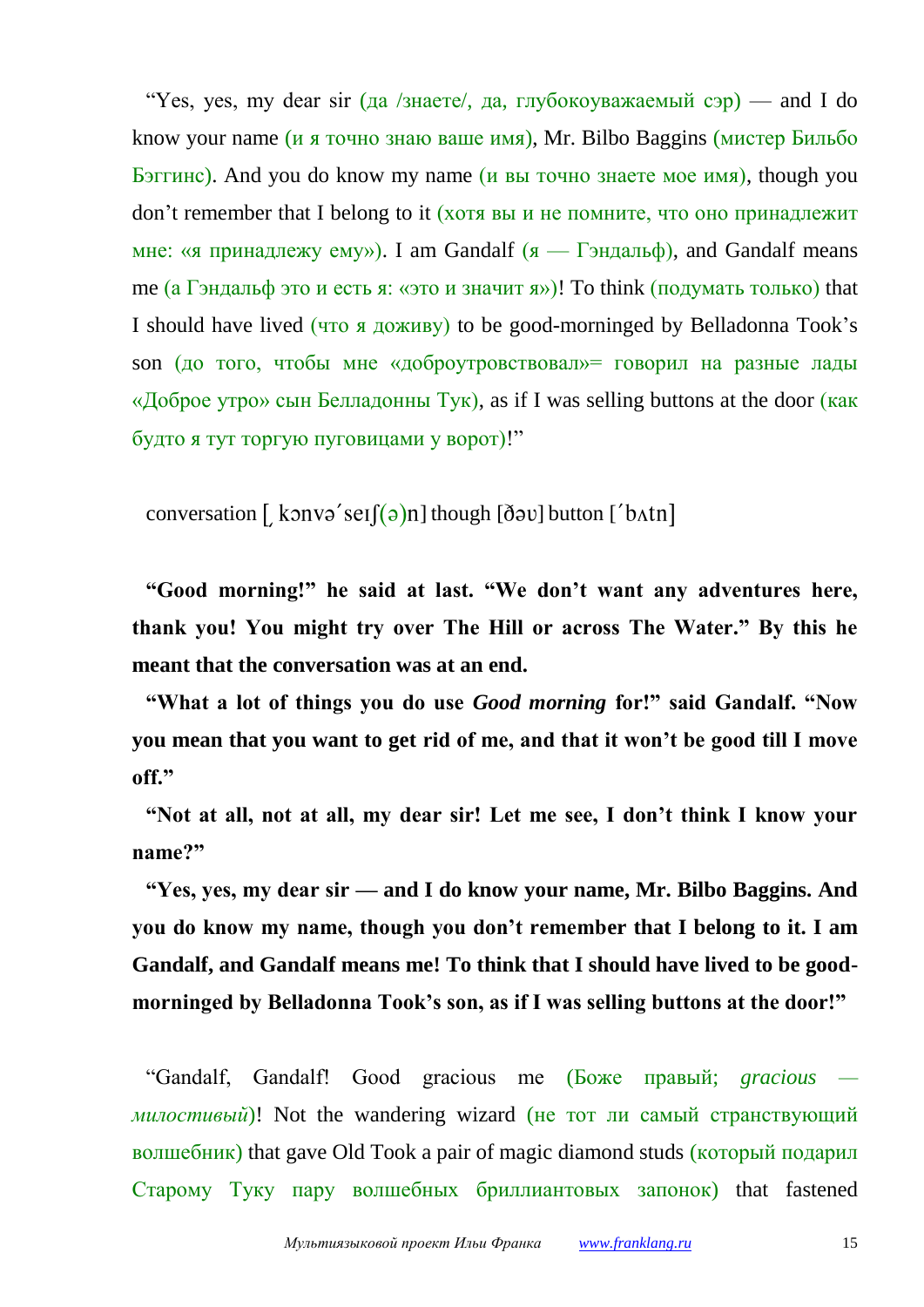themselves (которые сами застегивались*; to fasten — связывать, скреплять*) and never came undone till ordered (и никогда не расстегивались, пока им не прикажешь)? Not the fellow (не тот ли самый человек) who used to tell such wonderful tales at parties (который, бывало, рассказывал такие удивительные истории в гостях; *party — отряд, компания; вечеринка*), about dragons and goblins and giants (о драконах, и гоблинах, и великанах) and the rescue of princesses (и о спасении принцесс) and the unexpected luck of widows' sons (и о неожиданной удаче вдовьих сынов)? Not the man that used to make (не тот ли самый человек, который, бывало, устраивал) such particularly excellent fireworks (такие особенно великолепные фейерверки)! I remember those (я их помню)! Old Took used to have them on Midsummer's Eve (Старый Тук, бывало, устраивал их в канун /дня/ Летнего солнцестояния: «середины лета»). Splendid (блестяще)! They used to go up (они, бывало, поднимались  $\pi$ ак высоко) like great lilies (как огромные лилии) and snapdragons (и львиный зев) and laburnums (и ракитник-золотой дождь) of fire (из огня) and hang in the twilight all evening (*и висели в сумерках весь вечер*)!"

gracious ['qrei [as] wizard ['wizad] diamond ['daiamand] laburnum  $[la'$ bə:nəm $]$ 

**"Gandalf, Gandalf! Good gracious me! Not the wandering wizard that gave Old Took a pair of magic diamond studs that fastened themselves and never came undone till ordered? Not the fellow who used to tell such wonderful tales at parties, about dragons and goblins and giants and the rescue of princesses and the unexpected luck of widows' sons? Not the man that used to make such particularly excellent fireworks! I remember those! Old Took used to have them on Midsummer's Eve. Splendid! They used to go up like great lilies and snapdragons and laburnums of fire and hang in the twilight all evening!"**